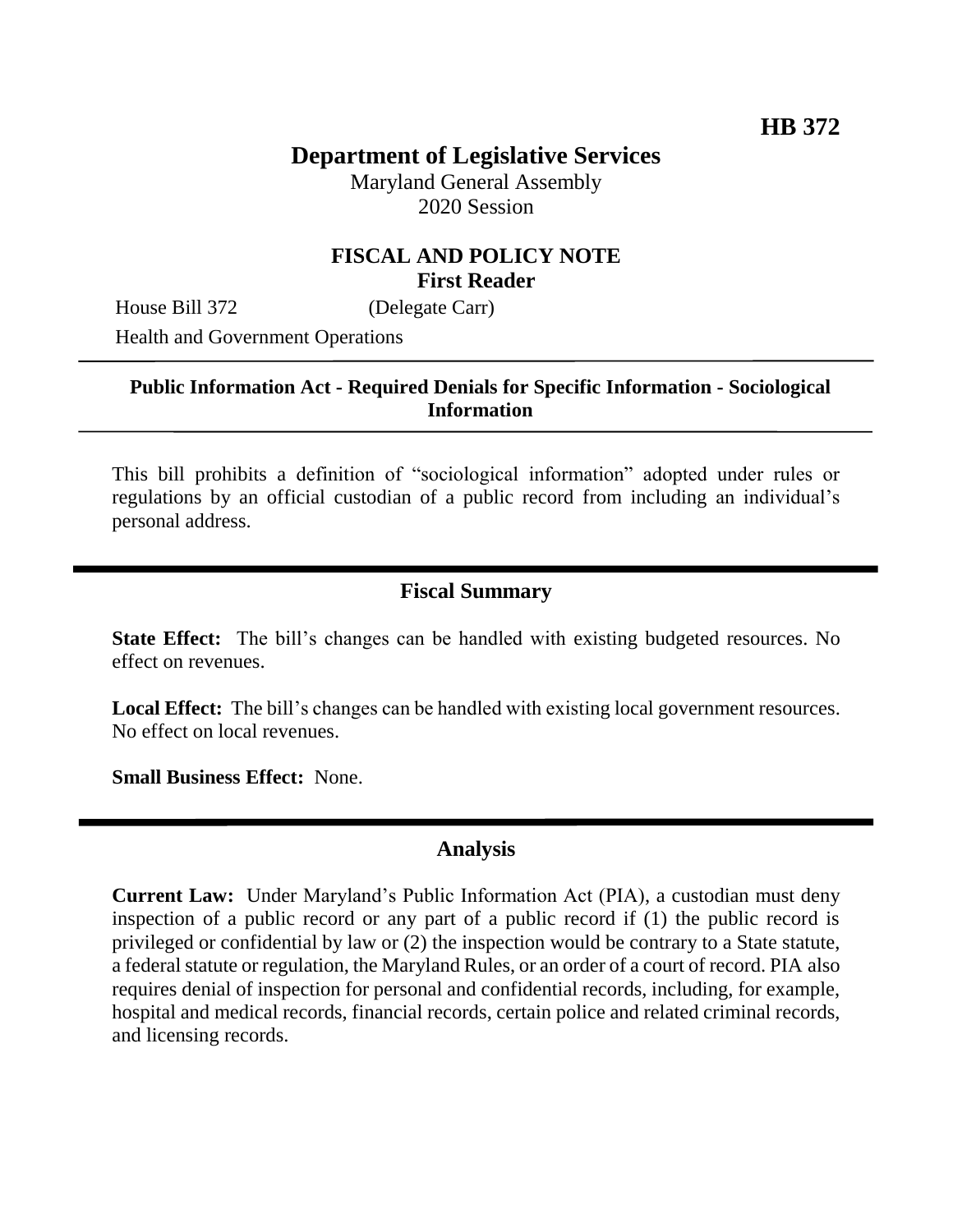If a custodian has adopted rules or regulations that define sociological information for purposes of PIA, a custodian must deny inspection of the part of a public record that contains sociological information in accordance with the rules or regulations.

#### *Discretionary Denials*

Unless otherwise specified, if a custodian believes that inspection of a part of a public record by an applicant would be contrary to the public interest, the custodian may deny inspection to the applicant of that part of the record. PIA specifies the types of records that are eligible for discretionary denials, including documents that would not be available through discovery in a lawsuit.

#### *Procedure for Denial*

A custodian who denies inspection of a public record must, within 10 working days, provide a written statement to the applicant that gives (1) the reason for denial; (2) if denying a part of a record on a discretionary basis, a brief explanation of why the denial is necessary and why redacting information would not address the reasons for the denial; (3) the legal authority for the denial; (4) a brief description of the undisclosed record (without disclosing the protected information); and (5) notice of the available statutory remedies.

**Background:** PIA establishes that all persons are entitled to have access to information about the affairs of government and the official acts of public officials and employees. Each governmental unit that maintains public records must identify a representative whom a member of the public may contact to request a public record. The Office of the Attorney General (OAG) must post all such contact information on its website and in any *Public Information Act Manual* published by OAG.

Generally, a custodian of a public record must permit inspection of any public record at any reasonable time. A custodian must designate types of public records that are to be made available to any applicant immediately on request and maintain a current list of the types of public records that have been so designated. Each custodian must adopt reasonable rules or regulations that, consistent with PIA, govern timely production and inspection of a public record.

## **Additional Information**

**Prior Introductions:** None.

**Designated Cross File:** None.

HB 372/ Page 2